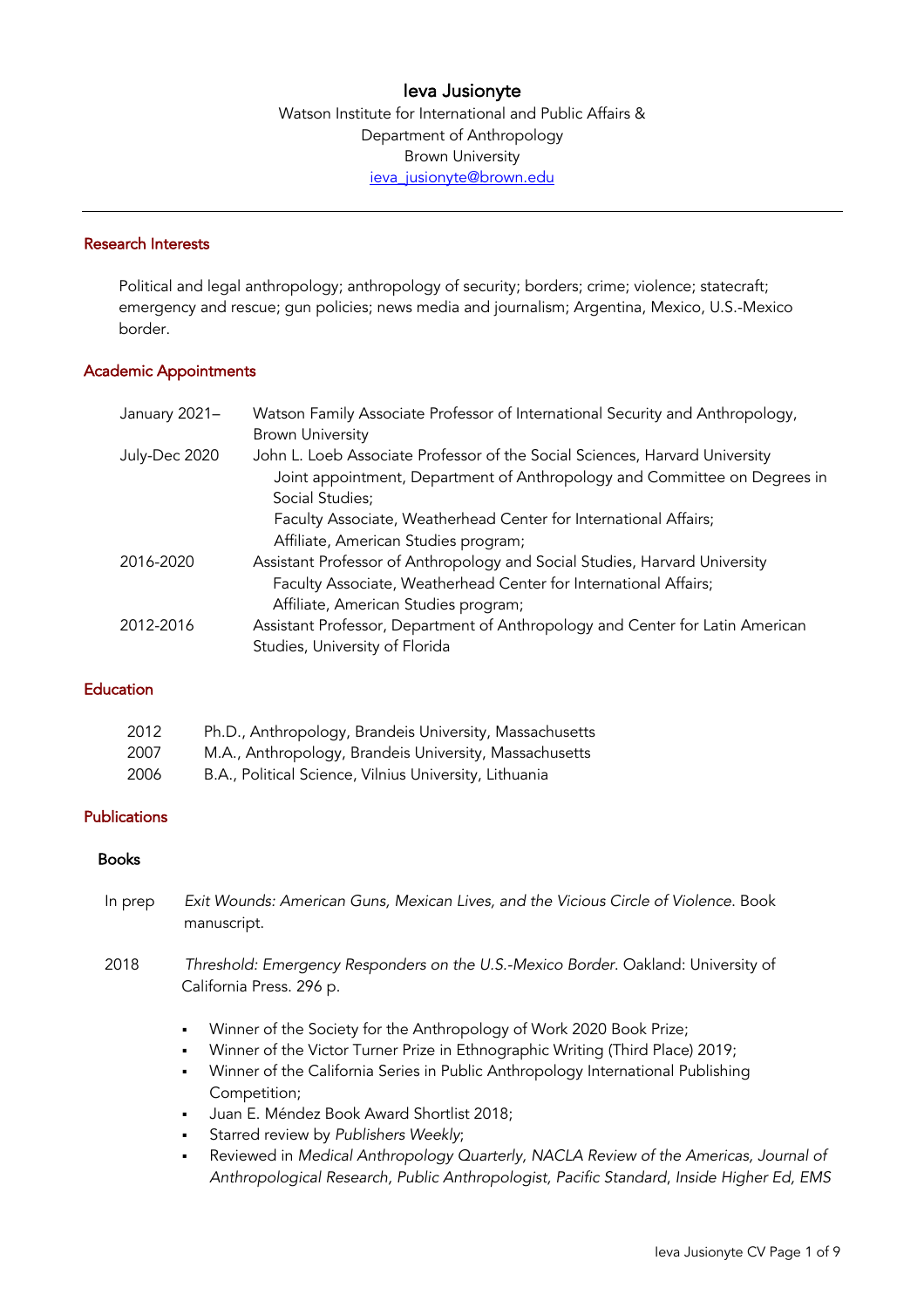*World, Nogales International, Allegra Lab, Journal of Latin American and Caribbean Anthropology, American Ethnologist, ReVista: Harvard Review of Latin America.*

- 2015 *Savage Frontier: Making News and Security on the Argentine Border*. Oakland: University of California Press. 304 p.
	- § Reviewed in *American Anthropologist*; *American Ethnologist*; *Journal of Royal Anthropological Institute*; *City & Society*; *Journal of Latin American and Caribbean Anthropology*; *Anthropology of Work Review*; *Media Culture & Society*; *Social Anthropology*, and *Border Criminologies*

## Edited Journal Issues

2016 "In/visible–In/secure," special issue of *Focaal: Journal of Global and Historical Anthropology* 75(2), co-edited with Daniel M. Goldstein.

#### Peer-Reviewed Articles and Book Chapters

- 2020 "Writing in and from the Field." In *Writing Anthropology: Essays on Craft and Commitment*, C. McGranahan, ed. Durham: Duke University Press. Pp. 23-27.
- 2020 "'We All Have the Same Red Blood': Security Aesthetics and Rescue Ethics on the Arizona-Sonora Border." In *Futureproof: Security Aesthetics and the Urban Imaginary*, D. A. Ghertner, D. M. Goldstein, and H. McFann, eds. Durham: Duke University Press. Pp. 87-113.
- 2019 "Time Lag." *Journal for the Anthropology of North America* 22(2): 93-95.
- 2018 "Injured by the Border: Security Buildup, Migrant Bodies and Emergency Response in Southern Arizona." In *Bodies as Evidence: Security, Knowledge and, Power*, M. Maguire, U. Rao and N. Zurawski, eds. Durham: Duke University Press. Pp. 43-66.
- 2018 "Called to "Ankle Alley": Migrant Injuries and Emergency Medical Services on the U.S.-Mexico Border." *American Anthropologist* 120(1): 89-101.
- 2017 "The Wall and the Wash: Security, Infrastructure, and Rescue on the U.S.-Mexico Border." *Anthropology Today* 33(3): 13-16.
- 2016 "Crimecraft: Journalists, Police, and News Publics in an Argentine Town." *American Ethnologist*  43(3): 451-464.
- 2016 "In/visible–In/secure: Optics of regulation and control" (co-authored with Daniel M. Goldstein). An introduction to the edited special issue. *Focaal: Journal of Global and Historical Anthropology*  75(2): 3-13.
- 2015 "States of Camouflage." *Cultural Anthropology* 30(1): 113-138.
- 2014 "For Social Emergencies 'We Are 9-1-1': How Journalists Perform the State in an Argentine Border Town." *Anthropological Quarterly* 87(1): 151-182.
- 2013 "On and Off the Record: The Production of Legitimacy in an Argentine Border Town." *PoLAR: Political and Legal Anthropology Review* 36(2): 231-248.
- 2008 "Mano gentis ir aš: Refleksyvios antropologijos spąstuose" [My Tribe and Me: An Anthropologist Through the Looking Glass]. *Inter-studia humanitatis* 6: 119-134.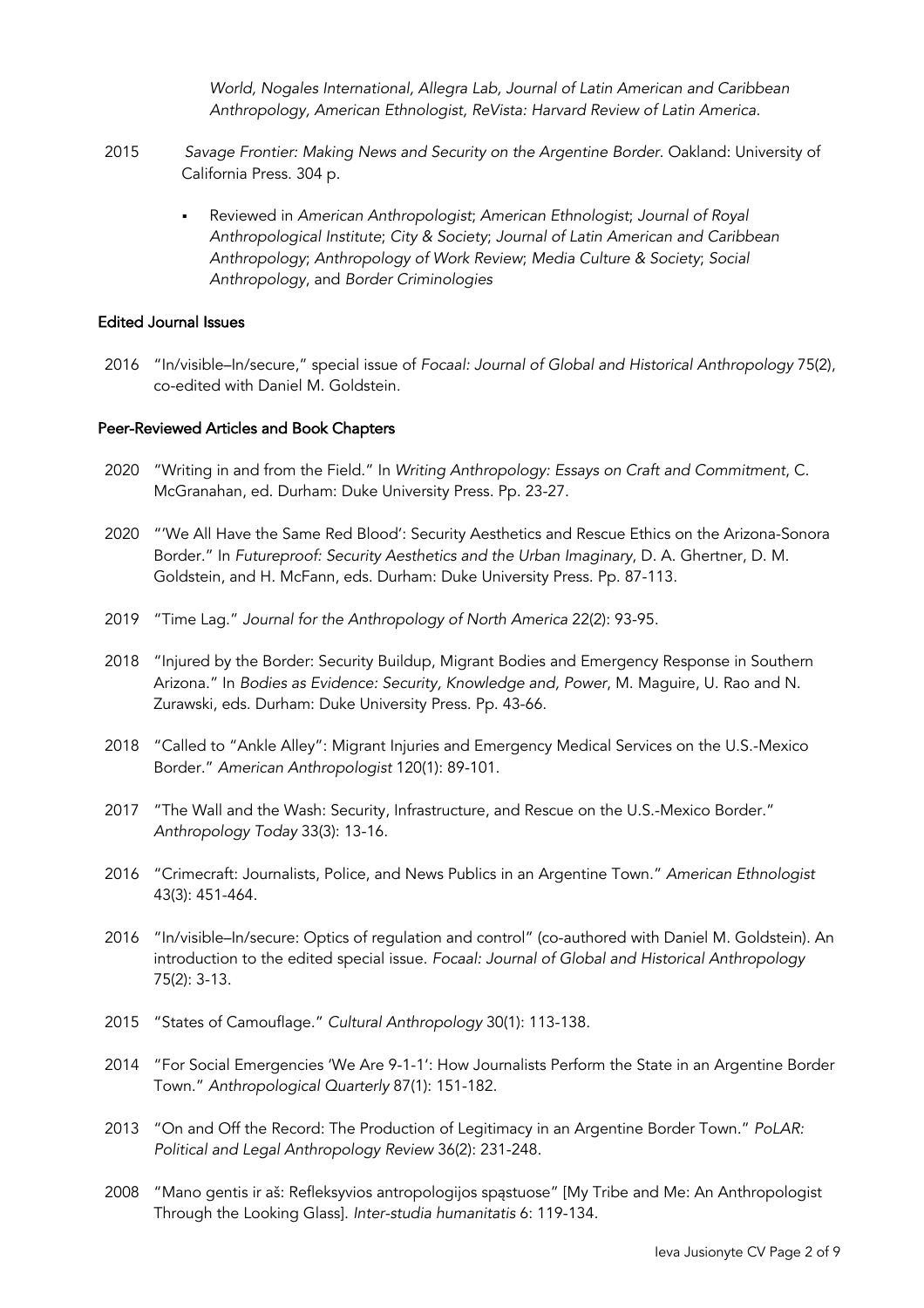2004 "Neotribalizmas Lietuvoje: Transgresyvus Žiemgalininkų identiteto kūrimas" [Neotribalism in Lithuania: Transgressive Creation of Semigallian Identity]. *Baltos lankos* 18/19:111-134.

#### Book Reviews

- 2019 Review of *While the City Sleeps: A History of Pistoleros, Policemen, and the Crime Beat in Buenos Aires before Perón* by Lila Caimari. *Bulletin of Latin American Research* 38(2): 248-249.
- 2016 Review of *Border Work: Spatial Lives of the State in Rural Central Asia* by Madeleine Reeves. *PoLAR: Political and Legal Anthropology Review*.
- 2014 Review of *Enforcing Order. An Ethnography of Urban Policing* by Didier Fassin. *Social Anthropology/Antropologie Sociale* 22(3): 374-375.
- 2014 Review of *Guerilla Auditors: The Politics of Transparency in Neoliberal Paraguay* by Kregg Hetherington. *American Anthropologist* 116(2): 452-453.

### Public Writing

- 2019 "Borders Without Doctors?" *The Boston Globe Magazine*, July 21. Pp. 4-5.
- 2019 "Lograr paz en una sociedad entretejida." *La Gaceta de Paz*, April 29.
- 2019 "Fractures, trauma, amputations: What medics see when they rescue migrants at the border." *Los Angeles Times*, February 17.
- 2019 "Fracturas, traumas, amputaciones: lo que ven los médicos cuando rescatan a migrantes en la frontera." *Los Angeles Times*, February 17.
- 2018 "Walls That Wound." *UC Press Blog*, November 29.
- 2018 "What I Learned as an EMT at the Border Wall." *The Atlantic*, October 20.
- 2017 "Pain on the Border: Fieldnotes from a Migrant Aid Center in Nogales, Mexico." *ReVista: Harvard Review of Latin America*. 16(1): 46-49.
- 2015 "When Aid, Not Crime, Crosses the Border." *Nogales International*, December 11.
- 2015 "US, Mexico depend on each other in emergencies." *Arizona Daily Star*, December 10.
- 2015 "Writing in and from the Field." *Savage Minds*, November 16.
- 2015 "First responders want to help migrants but immigration policy gets in the way." *The Guardian*, September 21.
- 2015 "I Took My Students to Prison." Blog entry, the Association for Political and Legal Anthropology, January 27.
- 2014 "Iguazú: los cambios después de tres años." *La Voz de Cataratas*, March 27.
- 2012 "Doing Anthropology on the Margins of the Law." *Anthropology News* 53(12): 7-8.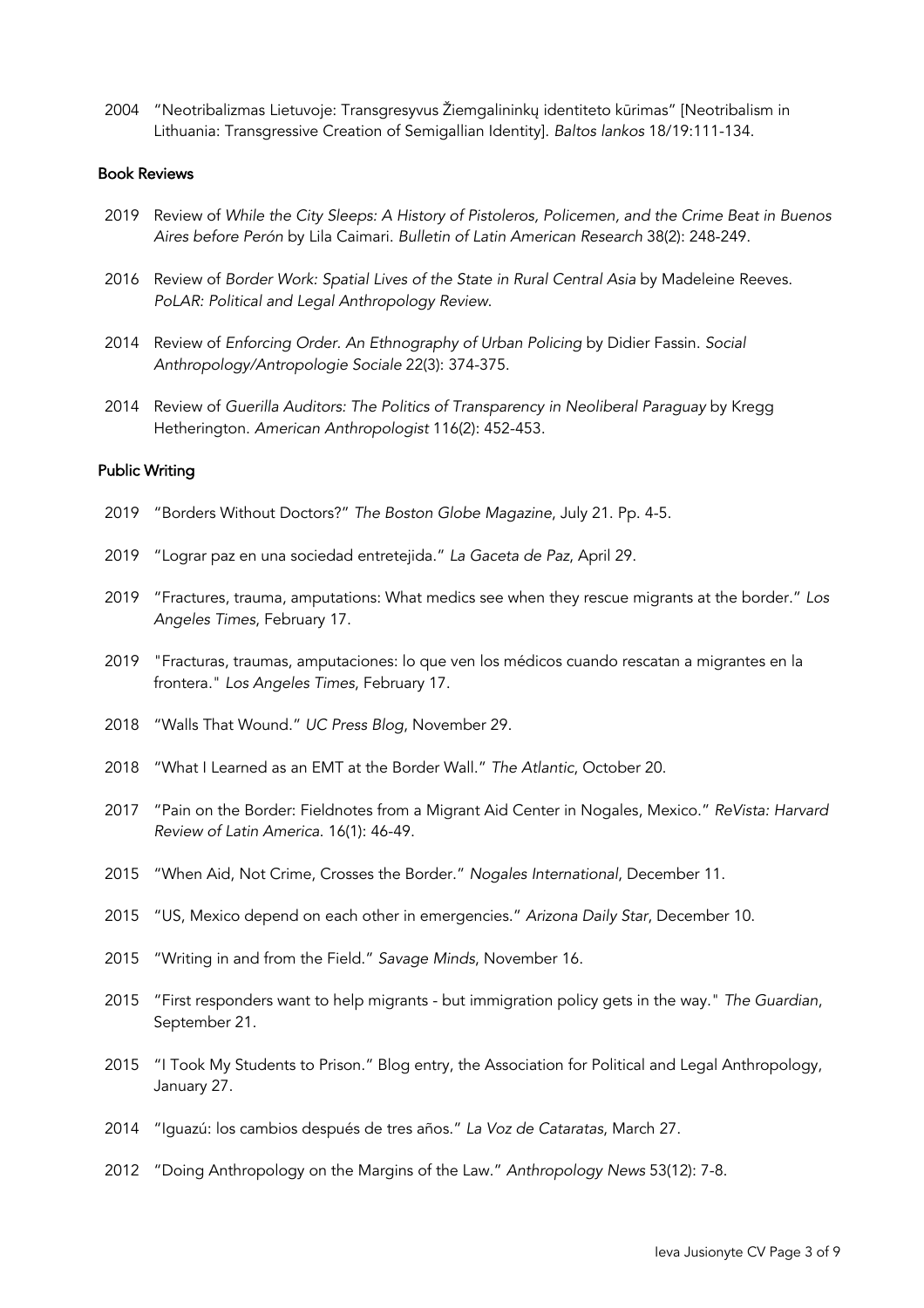### Documentary Film

*Bomberos*. Ieva Jusionyte, director, producer and editor. Puerto Iguazú, Argentina. 2011. 51 min.

#### Awards and Honors

- 2020 The Star Family Prize for Excellence in Faculty Advising, Harvard University.
- 2019 Winner, Victor Turner Prize in Ethnographic Writing (Third Place), for *Threshold: Emergency Responders on the U.S.-Mexico Border.*
- 2016 Winner, International Publishing Competition, California Series in Public Anthropology, for book manuscript *Threshold: Emergency and Rescue on the U.S.-Mexico Border*.
- 2015 Junior Faculty Teaching Award, Consortium of Latin American Studies Programs (CLASP).
- 2011 First Honorable Mention, Graduate Student Paper Prize, Association for Political and Legal Anthropology, for "Performing Journalism on the Backstage of the State: Illegal Airwaves, Versatile Cables, and the Struggle for Power in an Argentine Border Town."
- 2011 University Prize Instructorship, Graduate School of Arts and Sciences, Brandeis University, awarded for the course "Media and Violence: An Anthropological Perspective."

## Grants and Fellowships

# Fellowships

| 2018      | Academic Writing Fellowship, Rockefeller Foundation Bellagio Center, Italy. |
|-----------|-----------------------------------------------------------------------------|
| 2006-2007 | Fulbright Fellowship, U.S. Department of State.                             |

### External grants:

| 2016-2017 | Wenner-Gren Foundation Post Ph.D. Research Grant.                                            |
|-----------|----------------------------------------------------------------------------------------------|
|           | 2015-2017 National Science Foundation (NSF) Senior Research Award, BCS Cultural Anthropology |
|           | and SES Law and Social Sciences programs; BCS 1533968.                                       |
|           | 2009, 2010 Mellon Dissertation Research Grants.                                              |

## University grants (since 2012):

| 2018-2019 | Semester's Faculty Leave in International Affairs, Weatherhead Center for International<br>Affairs, Harvard University.                                                             |
|-----------|-------------------------------------------------------------------------------------------------------------------------------------------------------------------------------------|
| 2017      | Dean's Competitive Fund for Promising Scholarship for research project "Firepower:<br>Social Biography of Guns and Political Economy of Violence in Mexico." Harvard<br>University. |
| 2017      | Faculty Grant to convene Contemporary Latin American Anthropology Workshop, David<br>Rockefeller Center for Latin American Studies, Harvard University.                             |
| 2017      | Tenure-Track Faculty Book Manuscript Conference Grant, Weatherhead Center for<br>International Affairs, Harvard University.                                                         |
| 2017      | Division of Social Science Tenure-Track Manuscript Workshop Grant, Faculty of Arts and<br>Sciences, Harvard University.                                                             |
| 2016-2017 | Junior Faculty Research Assistant Grant, Graduate School of Arts & Sciences, Harvard<br>University.                                                                                 |
| 2015-2016 | Conference Award for "Crimescapes: The Making of Illegality in the Americas", Office<br>of Research, University of Florida.                                                         |
| 2015      | Faculty Travel Award, College of Liberal Arts and Sciences, University of Florida; \$500.                                                                                           |
| 2014-2015 | The Humanities Scholarship Enhancement Fund (HSEF) Award, College of Liberal Arts<br>and Science, University of Florida.                                                            |
| 2014-2015 | Course Enhancement Grant [TVI E.5.b (i)], Center for Latin American Studies, University                                                                                             |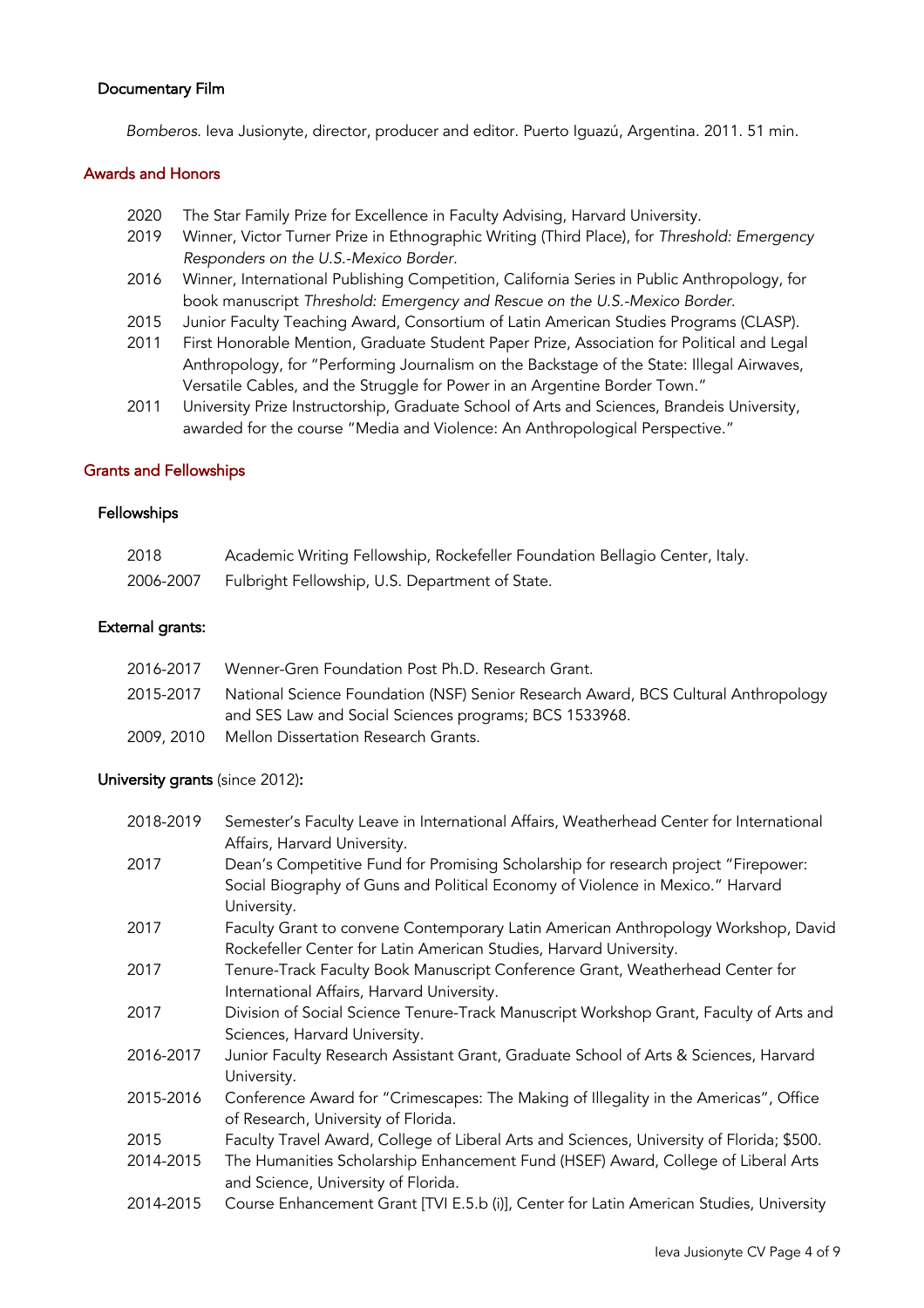of Florida.

2013 Faculty Research Award, Center for Latin American Studies, University of Florida.

# Lectures and Presentations

## Invited Talks

- 2019 Invited talk, "Wounding Wall: Injury and Rescue on the U.S.-Mexico Border." Immigration Initiative at Harvard. Harvard University, December 5.
- 2019 Invited talk, "Wounding Wall: Injury and Rescue on the U.S.-Mexico Border." Department of Anthropology. University of Connecticut, November 5.
- 2019 Invited talk, "Downwind, Downhill, Downstream: Binational Security on the U.S.-Mexico Border." Tuesday Seminar Series, David Rockefeller Center for Latin American Studies, Harvard University, October 29.
- 2019 Invited talk, "Injury and Rescue on the U.S.-Mexico Border." Center for Ethics, Muhlenberg College, Allentown, PA, October 23.
- 2019 Invited talk, "Wounding Wall: Injury and Rescue on the U.S.-Mexico Border." Department of Sociology and Anthropology. Northeastern University, Boston, September 26.
- 2019 Invited talk, "Wall as Weapon: Infrastructure, Injury, and Rescue on the U.S.-Mexico Border." Cambridge Political Ethnography Seminar, University of Cambridge, UK, June 5.
- 2019 Invited talk, "Wall as Weapon: Infrastructure, Injury, and Rescue on the U.S.-Mexico Border." Centro de Estudios y Documentación Latinoamericanos (CEDLA), University of Amsterdam, the Netherlands, May 17.
- 2019 Invited speaker, 2019 Anne and Sandy Dolowitz Lecture in Human Rights, "Migration in the Americas: A Panel Discussion about Borders, Humanity, and the State." University of Utah, Salt Lake City, March 28.
- 2019 Invited talk, "Wall as Weapon: Infrastructure, Injury, and Rescue on the U.S.-Mexico Border." Massachusetts College of Liberal Arts, North Adams, March 7.
- 2019 Invited talk, "Wall as Weapon: Infrastructure, Injury, and Rescue on the U.S.-Mexico Border." Rice University, Houston, Texas, February 21.
- 2019 Invited talk, "Wall as Weapon: Infrastructure, Injury, and Rescue on the U.S.-Mexico Border." University of Texas at El Paso, February 19.
- 2018 Invited talk, "Threshold: Tactical Infrastructure, Emergency and Rescue on the U.S.-Mexico Border." Union College, Schenectady, New York, October 22.
- 2018 Invited talk, "El umbral: Infraestructura táctica, emergencias y rescate en la frontera México-Estados Unidos." Instituto Tecnológico y de Estudios Superiores de Monterrey, Mexico, September 12.
- 2017 Public lecture, "The Border Wall: Life and Injury on the Frontlines." Peabody Museum of Archaeology and Ethnology, Harvard University, Cambridge, MA, October 17.
- 2017 Public lecture, "Guns and Mosquitoes: How Media Makes Emergency and Routine on the Argentine Border." Center for Research in the Arts, Social Sciences and Humanities, University of Cambridge, UK, May 16.
- 2016 Invited talk, "Under the Wall: Infrastructure as Security and as Threat on the U.S.-Mexico Border." David Rockefeller Center for Latin American Studies, Harvard University, November 29.
- 2015 Invited talk, Authors@UF series presented by the George A. Smathers Libraries, University of Florida, Gainesville, FL, September 22.
- 2014 Invited lecture series, "Anthropology and Political Sciences." Vilnius University, Lithuania, Institute of International Relations and Political Science, May 2, 9, and 16.
- 2014 Public lecture, "Media as Governance: An Anthropological Analysis." Vilnius University, Lithuania, Institute of International Relations and Political Science, Politics and Media Seminar Series, April 29.
- 2013 Invited talk, "Two Tales of a Border: Crime, Security, and Media Production in the Triple Frontera." University of Florida, Center for Latin American Studies Colloquium Series,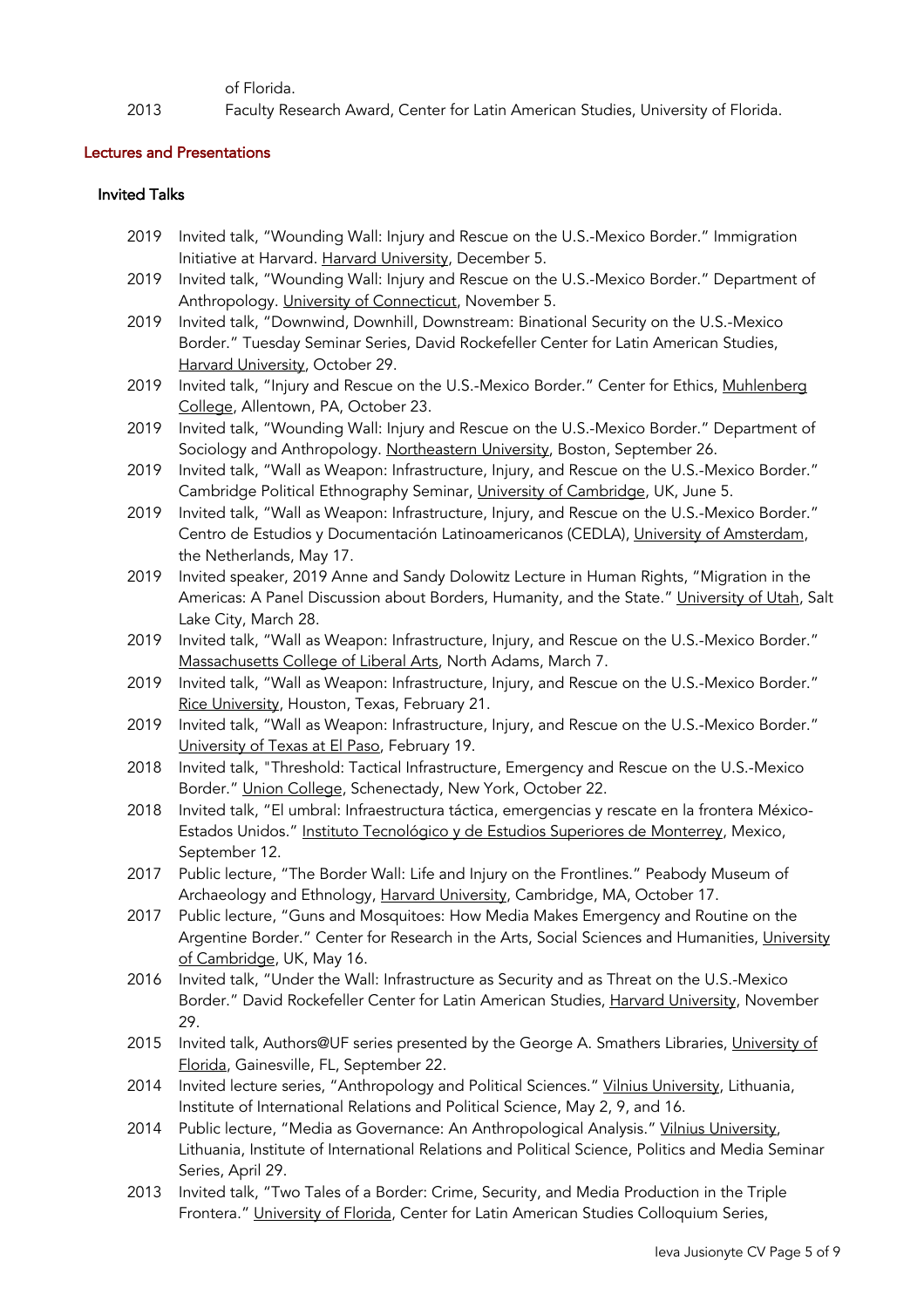September 26.

# Invited Speaking Engagements

- 2020 Discussion on drugs and border violence with "The Last Narc" director Tiller Russell and professor Ieva Jusionyte, Harvard University, November 23.
- 2020 Anthro Debates: Engaged Anthropology. Virtual discussion with with Ieva Jusionyte, Marcyliena Morgan and Paul Farmer. Anthropology Department, Harvard University, November 13.
- 2020 *Threshold* presentation at Anthropology Café, John Jay College of Criminal Justice, CUNY, New York, October 15.
- 2020 Beyond Borders Virtual Symposium, School for Advanced Research, Santa Fe, New Mexico, August 21.
- 2020 "Border Stories / Historias Fronterizas." Invited book reading at Arlington-Teosinte Sister City Event on Immigration. Arlington, MA, January 16.
- 2019 "U.S.-Mexico Border: A Regional Challenge." Presentation and discussion organized by HUMAS and the Latin American Caucus at the Harvard Kennedy School, Cambridge, MA, October 14.
- 2019 Book talk, *Threshold*, Antigone Books, Tucson, Arizona, February 15.
- 2018 "The Migrant Caravan and the Law and Politics of the Border." Discussion with Ieva Jusionyte and Sabrineh Ardalan. Harvard Law School, Cambridge, MA, November 29.
- 2018 "Designing Borders." Presentations by Ieva Jusionyte, James Wescoat and Amy Chester. Risk and Resilience program at the Graduate School of Design, Harvard University, November 13.
- 2018 Book talk, *Threshold*, Harvard Book Store, Cambridge, MA, November 9.
- 2018 Keynote address, David Rockefeller Center for Latin American Studies certificate ceremony, Harvard University, Cambridge, MA, May 23.
- 2015 Presentation, "Human Trafficking in Latin America." 2015 Florida International Summit (FIS), sponsored by The Florida Network for Global Studies (FNGS). Orlando, Florida, February 26.
- 2014 Opening remarks for the screening of documentary film Defensa 1464 (directed by D. Rubio), 2014 Gainesville Latino Film Festival, Gainesville, FL, October 11.

## Invited Class Presentations

- 2020 Guest speaker in Nicole Newendorp's "Migration in Theory and Practice" class, Harvard University, October 7.
- 2020 Guest speaker in Joseph Nevins' "The U.S.-Mexico Border: Capital, Nation-State and Nature" class, Vassar College, April 22.
- 2020 Guest speaker in Davíd Carrasco's "Migration & Mexico/U.S. Borderlands: Moral Dilemmas, Religion & Liminal/Latinx Modes of Being" class, Harvard University, March 25.
- 2019 Guest speaker at Ellen Schattschneider's "Engaged Anthropology" class, Brandeis University, November 19.
- 2019 Guest speaker at Maura Finkelstein's "Cultural Anthropology" class, Muhlenberg College, October 24.
- 2019 Guest speaker in Casey Miller's "Medicine & Culture" class, Muhlenberg College, October 23.
- 2019 Guest speaker in Nicole Newendorp's "Migration in Theory and Practice" class, Harvard University, October 9.
- 2019 Guest speaker in Davíd Carrasco's "Human Migration & US-Mexico Borderlands: Moral Dilemmas & Sacred Bundles in Comparative Perspective" class, Harvard University, March 27.
- 2019 Guest speaker in Arthur Kleinman's "Medical Anthropology: Advanced Topics" class, Harvard University, March 13.
- 2018 Guest speaker in Victoria Martinez's "Border Identities" class, Union College, October 22.
- 2017 Guest speaker in Elizabeth Ferry's "Latin America in Ethnographic Perspective" class, Brandeis University, March 2.
- 2016 Invited talk and virtual guest presentation (live video conference with first responders on the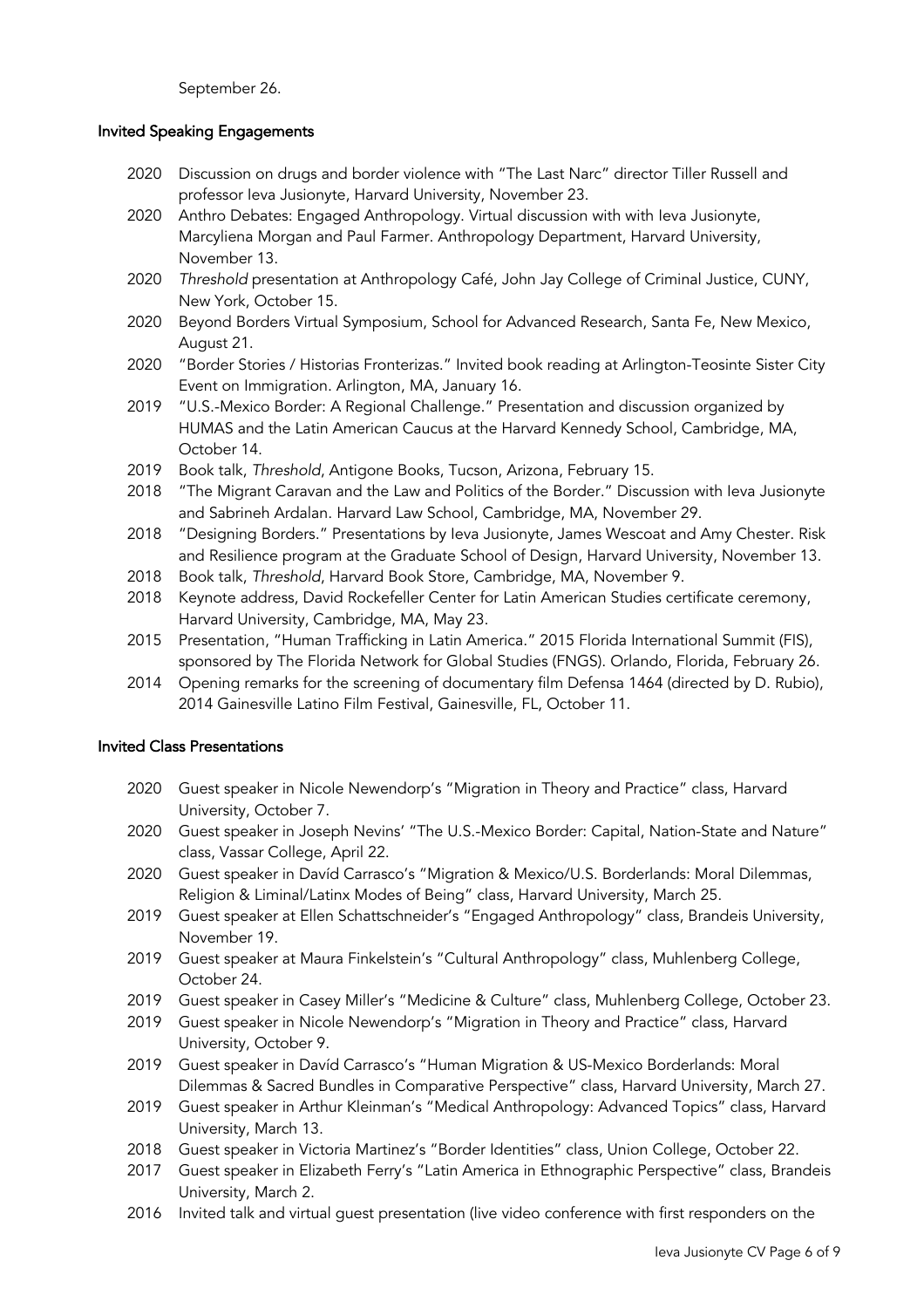U.S.-Mexico border), "Perspectivas sobre la frontera." Eastside High School, Gainesville, Florida, February 22.

2015 Guest speaker in Elizabeth Ferry's "Media in Latin America" class, Brandeis University, March 31.

# Conference and Seminar Papers

- 2019 "Struggles for Justice in The Caribbean and Latin America: A New Book Roundtable." The joint meeting of the American Anthropological Association (AAA) and the Canadian Anthropology Society (CASCA), Vancouver, Canada, November 23.
- 2019 "The Border." The U.S.-Central America Immigration Crisis Conference. David Rockefeller Center for Latin American Studies, Harvard University, Cambridge, September 27.
- 2017 "Amputated: Tactical Infrastructure, Migrant Injuries, and Emergency Services on the U.S.- Mexico Border." The Annual Meeting of the American Anthropological Association, Washington, DC, December 1.
- 2017 "Called to "Ankle Alley": Migrant Injuries and Emergency Medical Services on the U.S.- Mexico Border." Futureproof: Security Aesthetics and the Urban Imaginary workshop, Rutgers University, New Brunswick, April 20.
- 2016 "The Wall and the Wash: Security, Infrastructure, and Ethics of Rescue on the U.S.-Mexico Border." The Annual Meeting of the American Anthropological Association, Minneapolis, November 16.
- 2016 "Injured by the Border: Security Buildup, Migrant Bodies and Emergency Response in Southern Arizona." The American Ethnological Society Spring Meeting, Washington D.C., April 1.
- 2015 "Called to 'Ankle Alley': Traumatic Injury as Evidence of Crime on the U.S.-Mexico Border. The Annual Meeting of the American Anthropological Association, Denver, November 21.
- 2015 "Crimescapes: Police, Journalists and News Publics in Argentina." Latin American Studies Association International Congress, San Juan, Puerto Rico, May 27.
- 2015 "Criminal Moves." The American Ethnological Society Spring Meeting, San Diego, March 14.
- 2014 "Aerial Battles: Radios Clandestinas, Statecraft and (In)security on the Argentina-Brazil Border." The Annual Meeting of the American Anthropological Association, DC, December 6.
- 2014 "The State in Unexpected Places." Santara-Sviesa Annual Conference, Alanta, Lithuania, June 20-22.
- 2014 "'To live on the edge is not the same as to live on the margins': How local media negotiate global security." University of Copenhagen, Denmark, Center for Advanced Security Theory, Translations of Security Conference, May 20-21.
- 2014 "Hide-and-seek." The American Ethnological Society Spring Meeting in collaboration with the Society for Visual Anthropology, Boston, April 11.
- 2013 "States of Camouflage." The Annual Meeting of the American Anthropological Association, Chicago, November 21.
- 2013 "For Social Emergencies 'We Are 9-1-1': How Journalists Perform the State in an Argentine Border Town." Latin American Studies Association International Congress, D.C., June 1.
- 2013 "Alert on the Border: Discourses of Terror and Everyday Journalism in the Triple Frontera." IV SLACA Spring Conference, Mérida, Mexico, March 21.
- 2012 "Border Media: Navigating and Narrating the Boundary between Legal and Illegal in the Triple Frontera." The 15th Berlin Roundtables on Borders and Borderlands: Contested Spaces Between States, Berlin, Germany, March 31.
- 2011 "Mediating the Il/legal: Journalists, Trafficking, and the State in the Triple Frontera." The Annual Meeting of the American Anthropological Association, Montreal, Canada, November 18.
- 2010 "Liminal Writers: Media Practices in an Argentine Border Town." Latin American Studies Association XXIX International Congress, Toronto, Canada, October 8.
- 2010 "Border Voices: Narrating Marginality in Northeastern Argentina." The Annual Meeting of the Northeastern Anthropological Association, SUNY Buffalo, March 5.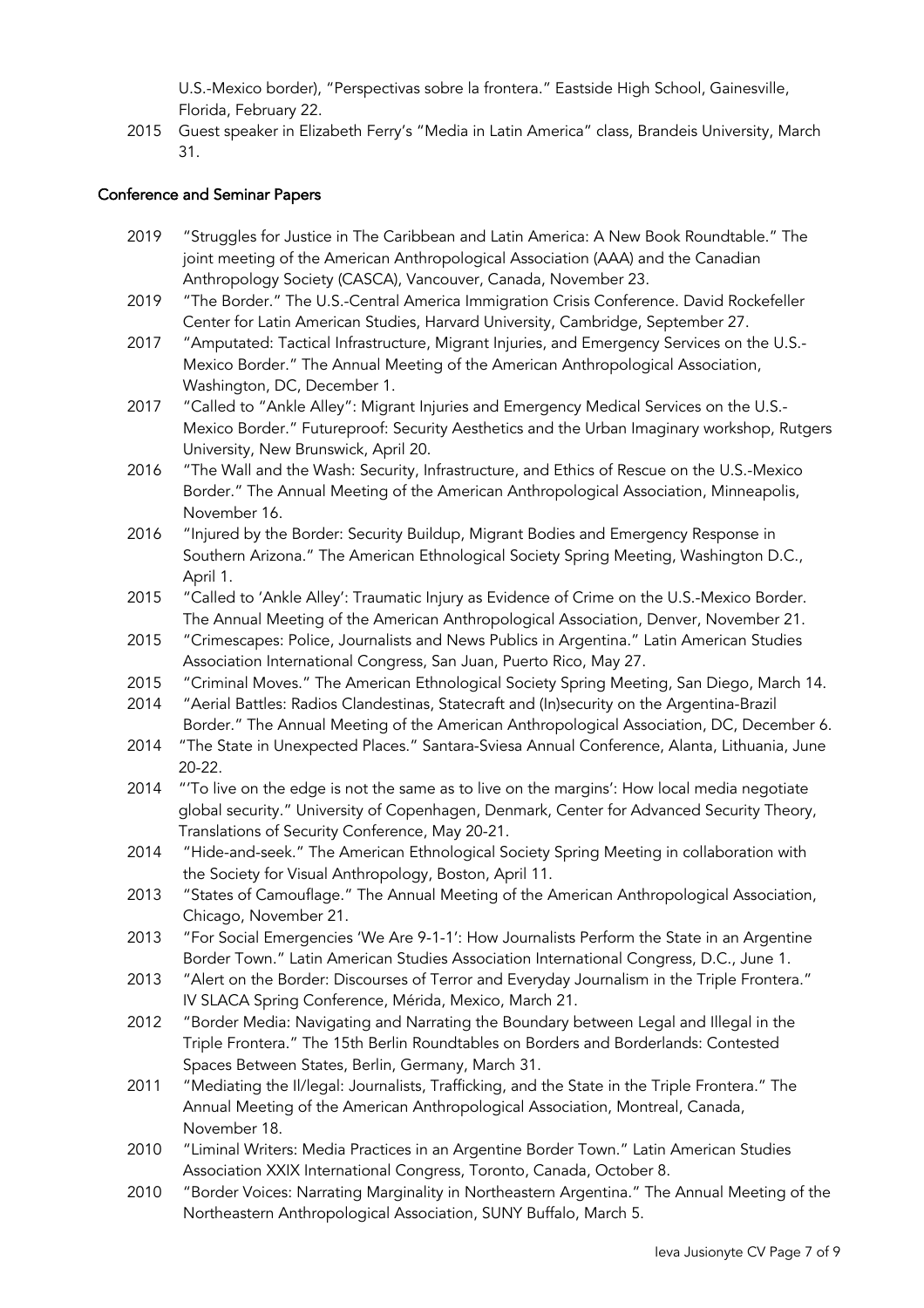- 2009 "Epidemiological Frontiers: Negotiations in the Argentine Media." The Future of the Forum: Internet Communities and the Public Interest Symposium, UC Berkeley, December 5.
- 2009 "Writing on the Margins: How Journalists Negotiate Borders and the State in a Northern Argentinean Town." 6th Annual Greater Boston Anthropology Consortium Conference, Wellesley College, February 27.
- 2008 "Alert on the Border: Two Events in the Argentinean Frontier and One Possible Interpretation." Black Shores: Annual Seminar of Social Sciences and Humanities, Juodkrante, Lithuania, July 1.
- 2008 "The World and Me: On Lithuania, Guatemala, and the Idea of Social Citizenship." Santara-Sviesa Annual Conference, Alanta, Lithuania, June 27.
- 2007 "Babel Today: On the Dialogue Among Nations and Its Limits." Santara-Sviesa Annual Conference, World Lithuanian Center, Lemont, IL, September 7.
- 2007 "A Gardener with a Camera: Local Knowledge in a Global Context."  $7<sup>th</sup>$  International Congress for Philosophy: Science, Technology, and Globalization, Universidad Rafael Landívar, Guatemala City, Guatemala, August 13.
- 2007 "*Lost*, According to J. L. Borges: Ethnographic Labyrinths of Time." Black Shores: Annual Seminar of Social Sciences and Humanities, Juodkrante, Lithuania, June 27.
- 2007 "'Leave the Bones and Catch the Land': Development and Implications of Interactive Ethnography" (together with Anna Jaysanne-Darr, Olajide Olagunju, and Rose Stimson,) 4th Annual Greater Boston Anthropology Consortium Conference, Tufts University, March 9 (best poster award).

# Event and Panel Organizing, Chairing, and Moderating

- 2020 Organizer and host of New Books in Public Anthropology Virtual Café, California Series in Public Anthropology. Webinar, October 23.
- 2020 *Border South*: Anthropology, Documentary Film and the Politics of Border Crossing, comments and discussion with film director Raúl Pastrana, Brandeis University Research Seminar, October 23.
- 2020 Moderator, "Human Rights and Responsibilities in Times of Coronavirus," at the David Rockefeller Center for Latin American Studies, Harvard University, Zoom webinar, May 6.
- 2019 Moderator, "Public Health Crisis at the Border: The Mexican Perspective," at the Harvard Global Health Institute, Cambridge, MA, November 7.
- 2017 Moderator, "The Origins of Narcotrafficking: Mexico and Colombia in Comparative Perspective," at the David Rockefeller Center for Latin American Studies, Harvard University, Cambridge, November 17.
- 2016 Panel discussant, "Making News, Making Evidence: Contemporary Practices of Journalism in Contexts of Uncertainty," at the Annual Meeting of the American Anthropological Association, Minneapolis, November 18.
- 2016 Chair and Organizer (with Richard Kernaghan) of the 65th Annual Conference of the Center for Latin American Studies "CRIMESCAPES: Space, Law and the Making of the Illegality in the Americas," University of Florida, FL, March 24-26.
- 2015 Organizer (with Robert Samet) of the panel "Regimes of Proof: Crime Scenes and the Forensics of Anthropology," at the Annual Meeting of the American Anthropological Association, Denver, November 21.
- 2015 Organizer (with M. Gabriela Torres) of the panel "Media on the Frontlines: Recording of Violence and Crime in Latin America" at the Latin American Studies Association International Congress, San Juan, Puerto Rico, May 27.
- 2014 Panel discussant, "Locating the Tri-Border Area: Latin American conversations at a crossroads." Latin American Studies Association International Congress, San Juan, Puerto Rico, May 27.
- 2014 Organizer and Chair (with Daniel Goldstein) of the panel "in/visible: in/secure," at the American Ethnological Society conference, Boston, April 11.